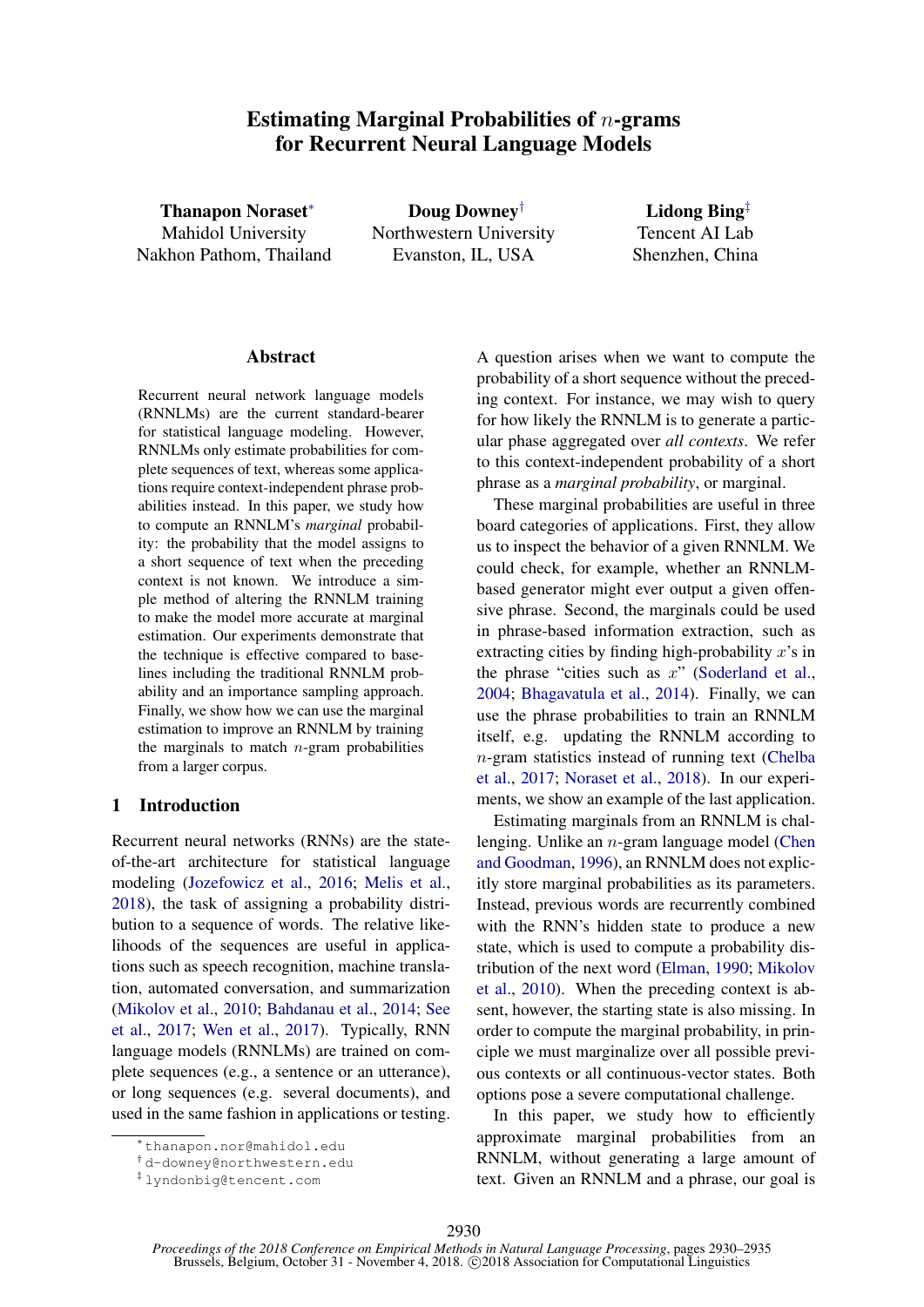to estimate how frequently the phrase will occur in text generated by the RNNLM. We present two approaches that can be used to estimate the marginal probabilities: sampling for the starting state, and using a single starting state with altered RNNLM training. We show empirically that we can use a zero vector as a starting state of an RNNLM to compute accurate marginal estimates, but we must randomly reset the RNNLM state to zero during training and add a unigram likelihood term to the RNNLM training objective. Finally, we demonstrate that we can use marginal estimation to incorporate n-gram statistics from a larger corpus to improve the perplexity of an RNNLM trained on a similar, but smaller corpus.

### <span id="page-1-1"></span>2 Marginal Estimation

The goal of marginal estimation is to determine the likelihood of a short phrase where the preceding context is not known; we refer to this likelihood as a *marginal probability*. In other words, the marginal probability of a query refers to how likely a language model will generate a query regardless of context.

#### 2.1 Problem settings

An RNNLM [\(Mikolov et al.,](#page-5-2) [2010\)](#page-5-2) defines a probability distribution over words conditioned on previous words as the following:

$$
P(w_{1:T}) = \prod_{t=1}^{T} P(w_t|w_{1:t-1})
$$

$$
P(w_t|w_{1:t-1}) = P(w_t|h_t) \propto \exp(\theta_o^{(w)}h_t)
$$

$$
h_t = g(h_{t-1}, w_{t-1})
$$

where  $w_{1:t-1}$  is a sequence of previous words,  $\theta_o^w$ denotes the output weights of a word w, and  $g(\cdot)$  is a recurrent function such as an LSTM [\(Hochreiter](#page-5-10) [and Schmidhuber,](#page-5-10) [1997\)](#page-5-10) or GRU unit [\(Cho et al.,](#page-5-11) [2014\)](#page-5-11).

An initial state,  $h_1$  is needed to start the recurrent function  $g(h_1, w_1)$ , and also defines the probability distribution of the first word  $P(w_1|h_1)$ . In the standard language model setting, we compute  $h_1$  using a start-of-sentence symbol for  $w_0$ (" $\langle$ s>"), and a special starting state  $h_0$  (usually set to be a vector of zeros  $\vec{0}$ ). This initialization approach works fine for long sequences, because it is only utilized once and its effect is quickly swamped by the recurrent steps of the network. However, it is not effective for estimating marginal probabilities of a short phrase. For example, if we naively apply the standard approach to compute the probability of the phrase "of the", we would obtain:

$$
P(\text{of the}) = P(\text{of}|h_1 = g(\vec{0}, \text{ss})) \times P(\text{the}|h_2 = g(h_1, \text{the}))
$$

The initial setting of the network results in low likelihoods of the first few tokens in the evaluation. For instance, the probability  $P(\circ f \text{ the})$ computed in the above fashion will likely be a bad underestimate, because "of the" does not usually start a sentence.

We would like to compute the likelihood of standalone phrases, where rather than assuming the starting state we instead marginalize out the preceding context. Let the RNN's state prior to our query sequence be  $z \in \mathbb{R}^d$ , a vector-valued random variable representing the RNN initial state, and let  $w_{1:T}$  be a short sequence of text. The marginal probability is defined as:

<span id="page-1-0"></span>
$$
P(w_{1:T}) = \int P(w_{1:T}|z)P(z)dz \qquad (1)
$$

The integral form of the marginal probability is intractable and requires an unknown density estimator of the state,  $P(z)$ .

#### 2.2 Trace-based approaches

The integral form of the marginal probability in Eq [1](#page-1-0) can be approximated by sampling for  $z$ . In this approach, we assume that there is a source of samples which asymptotically approaches the true distribution of the RNN states as the number of samples grows. In this work, we use a collection of RNN states generated in an evaluation, called a *trace*.

Given a corpus of text, a trace of an RNNLM is the corresponding list of RNN states,  $H^{(tr)} =$  $(h_1^{(tr)}$  $\binom{(tr)}{1}, h_2^{(tr)}, ..., h_M^{(tr)}$ , produced when evaluating the corpus. We can estimate the marginal probability by sampling the initial state  $z$  from  $H$  as follows:

$$
P(w_{1:T}) = \mathbb{E}_{z \sim H^{(tr)}} [P(w_1|z) \prod_{t=2}^{T} p(w_t|h_t)] \tag{2}
$$

where  $h_2 = g(z_{\psi}, w_1)$  and  $h_t = g(h_{t-1}, w_{t-1})$  for  $t > 2$  (i.e. the following states are the deterministic output of the RNN function). Given a large trace this may produce accurate estimates, but it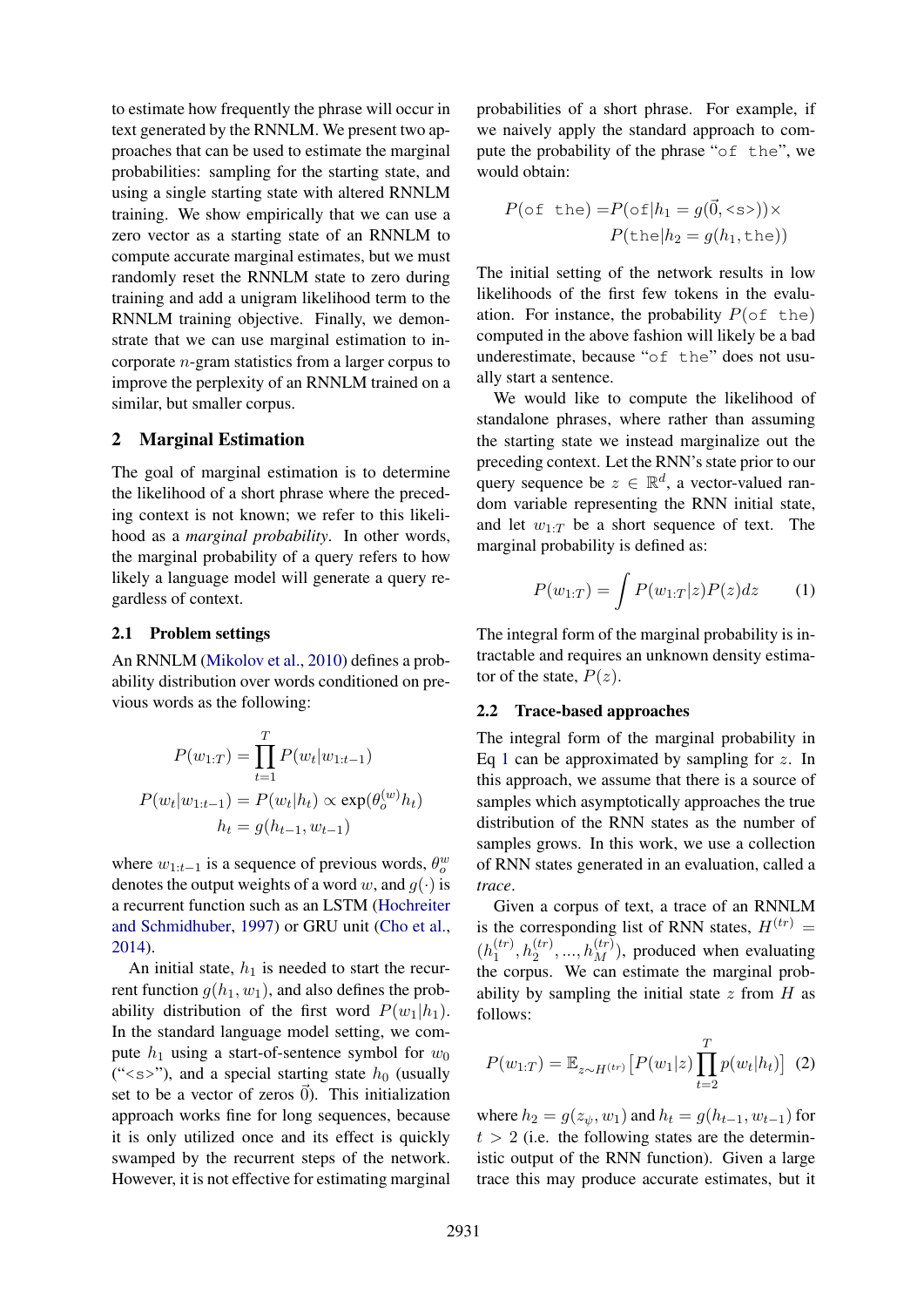is intractably expensive and also wasteful, since in general there are very few states in the trace that yield a high likelihood for a sequence.

To reduce the number of times we run the model on the query, we use importance sampling over the trace. We train an encoder to output for a given  $n$ gram query a state "near" the starting state(s) of the query,  $z_{\chi} = q_{\chi}(w_{1:T})$ . We define a sampling weight for a state in the trace,  $h^{(tr)}$ , proportional to the dot product of the state and the output of the encoder,  $z<sub>x</sub>$ , as the following:

$$
P(h^{(tr)}|w_{1:T}) = \frac{exp(z_{\chi}h^{(tr)})}{\sum_{h'(tr) \in H^{(tr)}} exp(z_{\chi}h'^{(tr)})}
$$

This distribution is biased to toward states that are likely to precede the query  $w_{1:T}$ . We can estimate the marginal probability as the following:

$$
P(w_{1:T}) = \mathbb{E}_{z \sim P(h^{(tr)}|w_{1:T})} \left[ \frac{P(z)}{P(z|w_{1:T})} P(w_1|z) \prod_{t=2}^T p(w_t|h_t) \right]
$$

Here the choice of the prior  $P(z)$  is a uniform distribution over the states in the trace. The encoder,  $q_{\chi}(w_{1:T})$ , is a trained RNN with its input reversed, and  $z<sub>x</sub>$  is the final output state of  $q<sub>x</sub>$ . To train the encoder, we randomly draw sub-strings  $w_{i:i+n}$  of random length from the text used to produce the trace, and minimize the mean-squared difference between  $z_{\chi}$  and  $h_i^{(tr)}$  $\binom{u}{i}$ .

### 2.3 Fixed-point approaches

While the trace-based approaches work on an existing (already trained) RNNLM, they might take several samples to accurately estimate the marginal probability. We would like to have a single point as the starting state, named  $z_{\psi}$ . We can either train this vector or simply set it to a zero vector. Then the marginal probability in Eq [1](#page-1-0) can be estimated with a single run i.e.  $p(z_{\psi}) = 1.0$  and  $p(z) = 0.0$  if  $z \neq z_{\psi}$ . The computation is reduced to:

$$
P(w_{1:T}) = P(w_1|z_{\psi}) \prod_{t=2}^{T} P(w_t|h_t)
$$
 (3)

where  $h_2 = g(z_\psi, w_1)$  and the rest of the state process is as usual,  $h_t = g(h_{t-1}, w_{t-1})$ . In this paper, we set  $z_{\psi}$  to be a zero vector, and call this method *Zero*.

As we previously discussed, our fixed-point state,  $z_{\psi}$ , is not a suitable starting state of all *n*grams for any given RNNLM, so we need to train an RNNLM to adapt to this state. To achieve this, we use a slight modification of the RNN's truncated back-propagation through time training algorithm. We randomly *reset* the states to  $z<sub>ψ</sub>$  when computing a new state during the training of the RNNLM (a similar reset was used for a different purpose—regularization—in [Melis et al.](#page-5-1) [\(2018\)](#page-5-1)). This implies that  $z_{\psi}$  is trained to maximize the likelihood of different subsequent texts of different lengths, and thus is an approximately good starting point for any sequence. Specifically, a new state is computed during the training as follows:

$$
h_t = rz_{\psi} + (1 - r)g(h_{t-1}, w_{t-1})
$$

where  $r \sim Bern(\rho)$  and  $\rho$  is a hyper-parameter for the probability of resetting a state. Larger  $\rho$ means more training with  $z<sub>ψ</sub>$ , but it could disrupt the long-term dependency information captured in the state. We keep  $\rho$  relatively small at 0.05.

In addition to the *state reset*, we introduce a *unigram* regularization to improve the accuracy of the marginal estimation. From Eq [3,](#page-2-0)  $z_{\psi}$  is used to predict the probability distribution of the first token, which should be the unigram distribution. To get this desired behavior, we employ regularization to maximize the likelihood of each token in the training data *independently* (as if reset every step). We call this a unigram regularizer:

$$
\mathcal{L}_U = -\sum_{t=1}^T \log P(w_t | z_{\psi})
$$

and we add it to the training objective:  $\mathcal{L}_{text}$  =  $-\sum_{t=1}^{T} \log P(w_t | h_t)$ . Thus, the overall training loss is:  $\mathcal{L} = \mathcal{L}_{text} + \mathcal{L}_{U}$ .

# 3 Experiments and Results

#### 3.1 Experimental Settings

<span id="page-2-0"></span>We experiment with a standard medium-size LSTM language model [\(Zaremba et al.,](#page-5-12) [2014\)](#page-5-12) over 2 datasets: Penn Treebank (PTB) [\(Mikolov](#page-5-2) [et al.,](#page-5-2) [2010\)](#page-5-2) and WikiText-2 (WT-2) [\(Merity et al.,](#page-5-13) [2017\)](#page-5-13). We use weight tying [\(Inan et al.,](#page-5-14) [2017\)](#page-5-14) and train all models with Adam [\(Kingma and Ba,](#page-5-15) [2014\)](#page-5-15) for 40 epochs with learning rate starting from 0.003 and decaying every epoch at the rate of 0.85. We use a batch size of 64 and truncated backpropagation with 35 time steps, and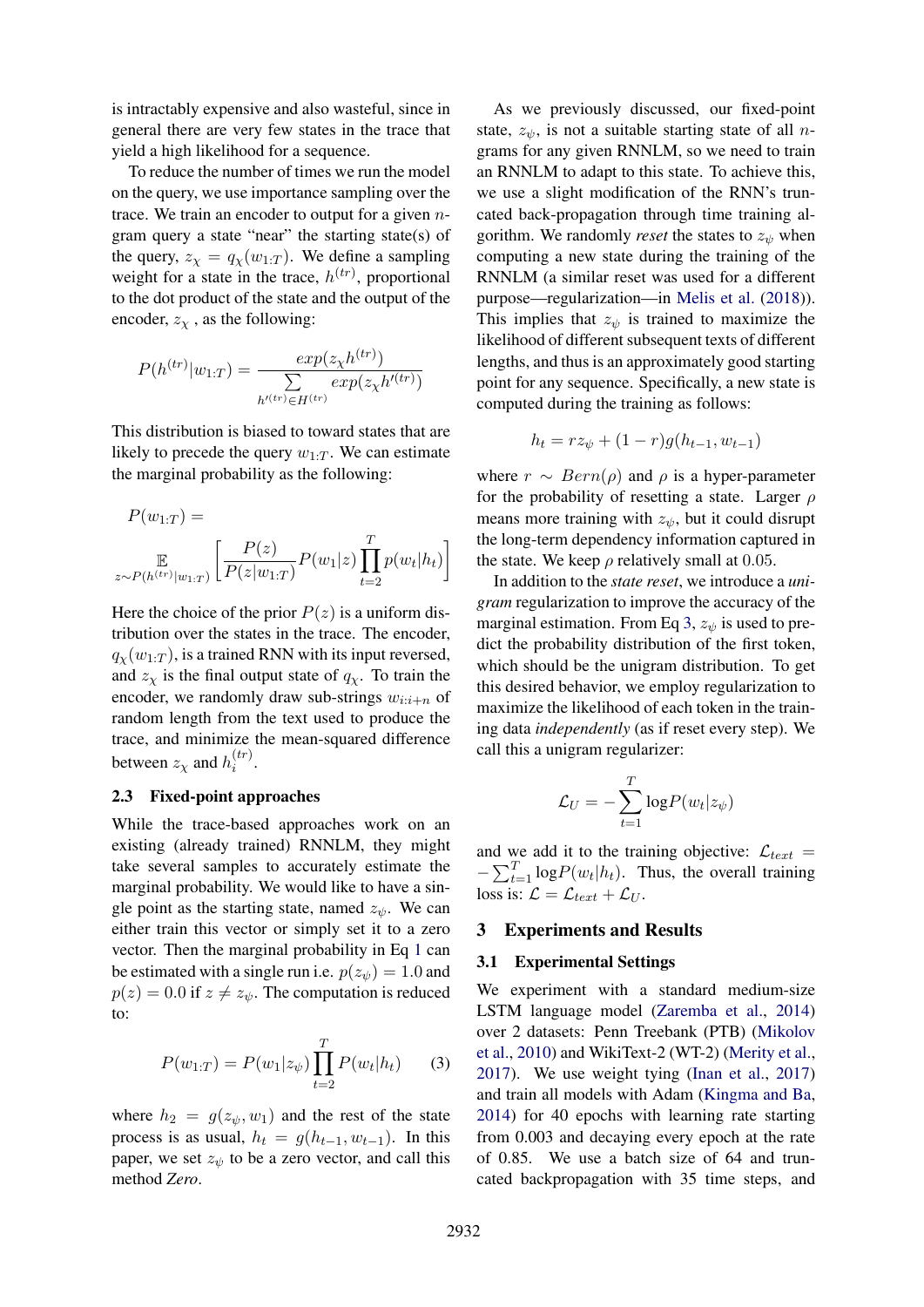|               |            | <b>PTB</b> | $WT-2$     |            |  |
|---------------|------------|------------|------------|------------|--|
|               | $E(\cdot)$ | <b>PPL</b> | $E(\cdot)$ | <b>PPL</b> |  |
| Zero          | 3.828      | 90.18      | 4.432      | 104.08     |  |
| $Zero^{(RU)}$ | 0.425      | 91.92      | 0.801      | 106.23     |  |
| Trace-IW      | 0.661      |            | 0.862      |            |  |
| $Zero^{(R)}$  | 2.968      | 93.70      | 3.519      | 109.02     |  |
| $Zero^{(U)}$  | 1.007      | 90.15      | 1.713      | 102.56     |  |
| Trace-Rand    | 1.105      |            | 1.742      |            |  |
| $n$ -grams    |            | 26,070     |            | 47,130     |  |

<span id="page-3-0"></span>Table 1: The average error of different marginal estimation approaches and the testing perplexity. The RNNLM trained with *state-reset (R)* and *unigram (U)* regularization has the lowest error when using a zero starting state to estimate the marginals.

employ variational dropout [\(Gal and Ghahramani,](#page-5-16) [2016\)](#page-5-16). The final parameter set is chosen as the one minimizing validation loss. For the query model  $q_{\chi}(w_{1:T})$  used in importance sampling, we use the same settings for the model and the training procedure as the above.

#### 3.2 Marginal Estimation

In this subsection, we evaluate the accuracy of each approach at estimating marginal probabilities. Given a model and a phrase, we first obtain a target marginal probability,  $P_{text}(w_{1:T})$ , from a frequency of the phrase occurring in a text generated by the model. Then, we use each approach to estimate the marginal probability of the phrase,  $P_{est}(w_{1:T})$ . To measure the performance, we compute the absolute value of the log ratio (lower is better) between the target marginal probability and the estimated marginal probability  $(P_{est})$ :

$$
E(w_{1:T}) = |\log(P_{text}(w_{1:T})/P_{est}(w_{1:T}))| \quad (4)
$$

This evaluation measure gives equal importance to every n-gram regardless of its frequency.

In the following experiments, we generate approximately 2 million and 4 million tokens for PTB and WT-2 models respectively. The probability of phrases occurring in the generated text serves as our target marginal. We form a test set consisting of all  $n$ -grams in the generated text for  $n \leq 5$  words, excluding *n*-grams with frequency less than 20 to reduce noise from the generation. For the trace-based estimations, we average the marginal probabilities from 100 samples.

Table [1](#page-3-0) shows the average discrepancy between marginal probabilities estimated by generated-text

|               |                                                                                                                                                                                                                            | $\mathbf{3}$ |  |
|---------------|----------------------------------------------------------------------------------------------------------------------------------------------------------------------------------------------------------------------------|--------------|--|
| Zero          |                                                                                                                                                                                                                            |              |  |
| $Zero^{(RU)}$ |                                                                                                                                                                                                                            |              |  |
| Trace-IW      | $\begin{tabular}{ cccc cccc } \hline 1.02 & 4.18 & 6.15 & 8.78 & 10.8 \\ \hline \textbf{0.38} & \textbf{0.72} & 0.95 & 1.54 & 2.10 \\ 0.70 & 0.81 & \textbf{0.92} & \textbf{1.22} & \textbf{1.48} \\ \hline \end{tabular}$ |              |  |
| $n$ -grams    | $\parallel$ 10.7 20.7 10.5 3.7                                                                                                                                                                                             |              |  |

<span id="page-3-2"></span>Table 2: The error aggregate by  $n$ -gram lengths. This shows the same trend as in Table [1,](#page-3-0) but *Trace-IW* performs better for longer n-grams.

statistics and the methods discussed in Section [2](#page-1-1) (Eq [4\)](#page-3-1). From the table, the RNNLM trained with the *state-reset* and the *unigram* regularization (*Zero*<sup>(RU)</sup>) performs better than both zerostart and trace-based approaches on the traditional model. The importance sampling method (*Trace-IW*) has the second lowest error and performs better than random sampling (*Trace-Rand*). Ablation analysis shows that both *state-reset* and the *unigram* regularization contribute to the accuracy. Note that the trace-based methods use the same model as *Zero*.

To show how performance varies depending on the query, we present results aggregated by  $n$ gram lengths. Table [2](#page-3-2) shows the errors of the WT-2 dataset. When the  $n$ -gram length is greater than 2, *Trace-IW* has better accuracy. This makes sense because the encoder has more evidence to use when inferring the likely start state.

### 3.3 Training with marginal probabilities

<span id="page-3-1"></span>We now turn to an application of the marginal estimation. One way that we can apply our marginal estimation techniques is to train an RNNLM with n-gram probabilities in addition to running text. This is helpful when we want to efficiently incorporate data from a much larger corpus without training the RNNLM on it directly [\(Chelba et al.,](#page-5-6) [2017;](#page-5-6) [Noraset et al.,](#page-5-7) [2018\)](#page-5-7). In this work, we frame the problem as a regression and use a loss equal to the squared difference of log probabilities:

$$
\mathcal{L}_N = \frac{\alpha}{2K} \sum_{k}^{K} (\log P_{text}(x_{1:T}^{(k)}) - \log P_{est}(x_{1:T}^{(k)}))^2
$$

where  $\alpha$  is a hyper-parameter and set to 0.1. Following the result in Table [1,](#page-3-0) we use the *Zero* method to estimate  $P_{est}(x_{1:T}^{(k)})$  $\binom{N}{1:T}$  as in Eq [3,](#page-2-0) and add  $\mathcal{L}_N$  to the training losses that use the running text corpus.

To evaluate the approach, we follow the [Noraset](#page-5-7) [et al.](#page-5-7) [\(2018\)](#page-5-7) experiment in which bi-gram statistics from the training text of WT-103 are used to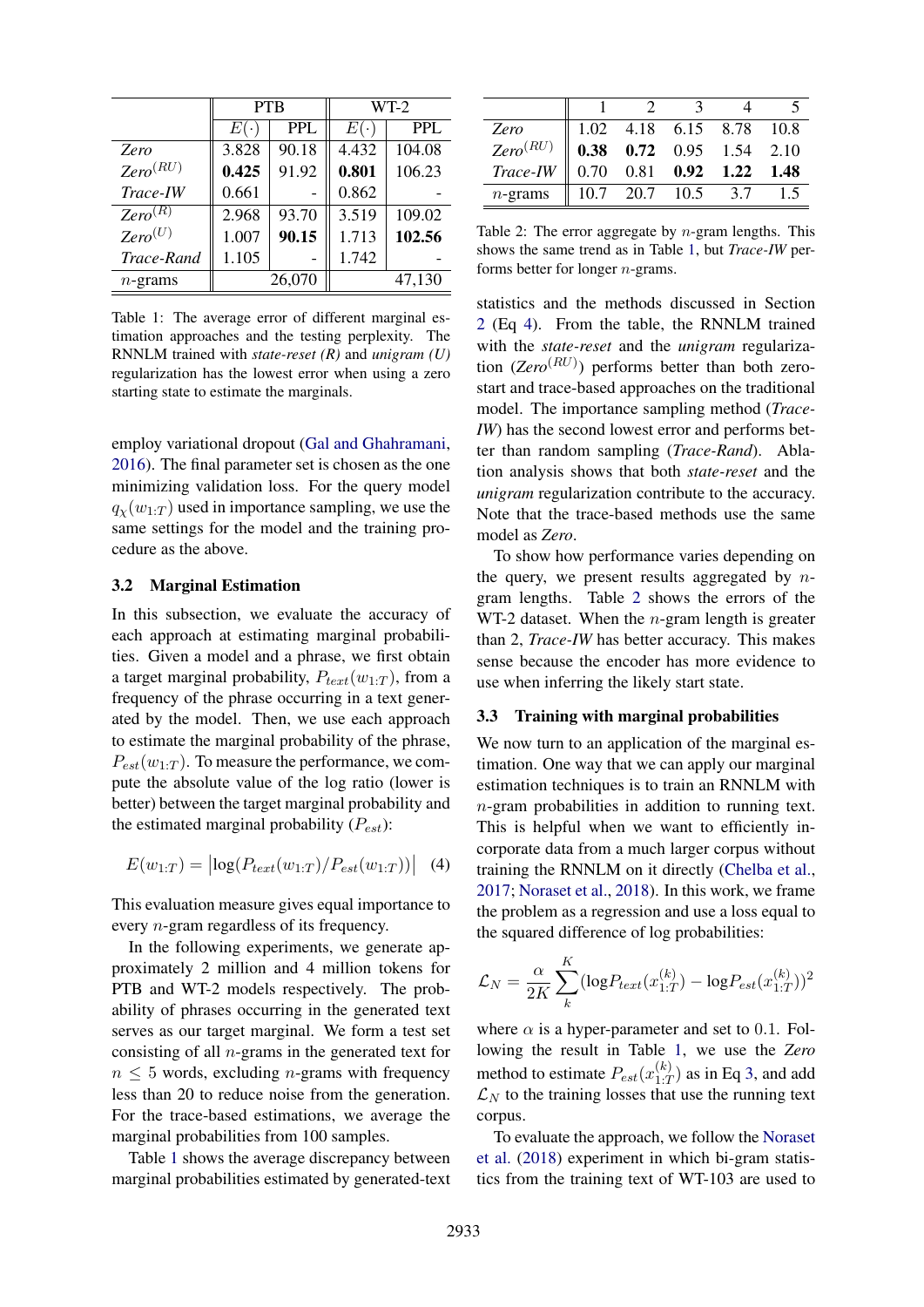| Loss                                      | PPL.   |
|-------------------------------------------|--------|
| $L_t$ (Zero)<br>$\mathcal{L}_{text}$      | 104.08 |
| - $\mathcal{L}_{1}^{(2)}$ (Zero $^{(U)})$ | 102.56 |
| 103)                                      | 8.95   |

<span id="page-4-2"></span>Table 3: Test perplexities of RNNLMs trained on different loss functions. Using  $n$ -gram probabilities from a larger corpus (WT-103) improves perplexities.

improve an RNNLM trained using WT-2. In our experiment, we use *n*-grams up to  $n = 5$  with frequency greater than 50. We ignore  $n$ -gram containing <unk>, because the vocabulary sets are different. Table [3](#page-4-2) shows the result. Since we do not use the same setting as in the original work, we cannot directly compare to that work – they use different optimization settings, more expensive  $n$ -gram loss, and Kneser-Ney bi-gram language model. However, we see that the proposed n-gram loss is beneficial when combined with the unigram loss. Importantly, unlike the approach in [Noraset et al.](#page-5-7) [\(2018\)](#page-5-7), our approach requires no sampling which makes it several times faster.

In addition, we present our preliminary result comparing training with the marginal probability of n-grams to training with the complete data. Given a limited budget of optimization steps, we ask whether training on n-grams is more valuable than training on the full corpus. To keep the results compatible, we use the vocabulary set of WikiText-2 and convert all OOV tokens in the training data of WikiText-103 to the "<unk>" token. Figure [1](#page-4-3) shows the loss (average negative log-likelihood) of the validation data as the number of optimization steps increases.

We can see that training with the marginals does not perform as well as training with WikiText-103 training data, but outperforms the model trained only with WikiText-2 training data. This might be due to our choice of n-grams and optimization settings such as a number of n-grams per batch, weight of the n-gram loss, and the learning rate decay rate. We leave exploring these hyperparameters as an item of future work.

### 4 Conclusion

We investigated how to estimate marginal probabilities of n-grams from an RNNLM, when the preceding context is absent. We presented a simple method to train an RNNLM in which we occasionally reset the RNN's state and also maximize



<span id="page-4-3"></span>Figure 1: Loss in negative log-likelihood over steps in training. The loss computed using the valid data from WikiText-2 corpus. Training with  $n$ -grams from a larger corpus is helpful, but not as well as training with the running text from a larger corpus itself.

unigram likelihood along with the traditional objective. Our experiments showed that an RNNLM trained with our method outperformed other baselines on the marginal estimation task. Finally, we showed how to improve RNNLM perplexity by efficiently using additional  $n$ -gram probabilities from a larger corpus.

For future work, we would like to evaluate our approaches in more applications. For example, we can use the marginal statistics for information extraction, or to detect and remove abnormal phrases in text generation. In addition, we would like to continue improving the marginal estimation by experimenting with recent density estimation techniques such as NADE [\(Uria et al.,](#page-5-17) [2016\)](#page-5-17).

# Acknowledgements

This work was supported in part by NSF grant IIS-1351029, the Tencent AI Lab Rhino-Bird Gift Fund, and Faculty of ICT, Mahidol University. We thank the reviewers for their valuable input.

# References

- <span id="page-4-0"></span>Dzmitry Bahdanau, Kyunghyun Cho, and Yoshua Bengio. 2014. Neural machine translation by jointly learning to align and translate. In *International Conference on Learning Representations (ICLR2014)*. ArXiv e-Prints. 1409.0473.
- <span id="page-4-1"></span>Chandra Sekhar Bhagavatula, Thanapon Noraset, and Doug Downey. 2014. Textjoiner: On-demand information extraction with multi-pattern queries. In *4th Workshop on Automated Knowledge Base Construction at NIPS 2014*. AKBC.